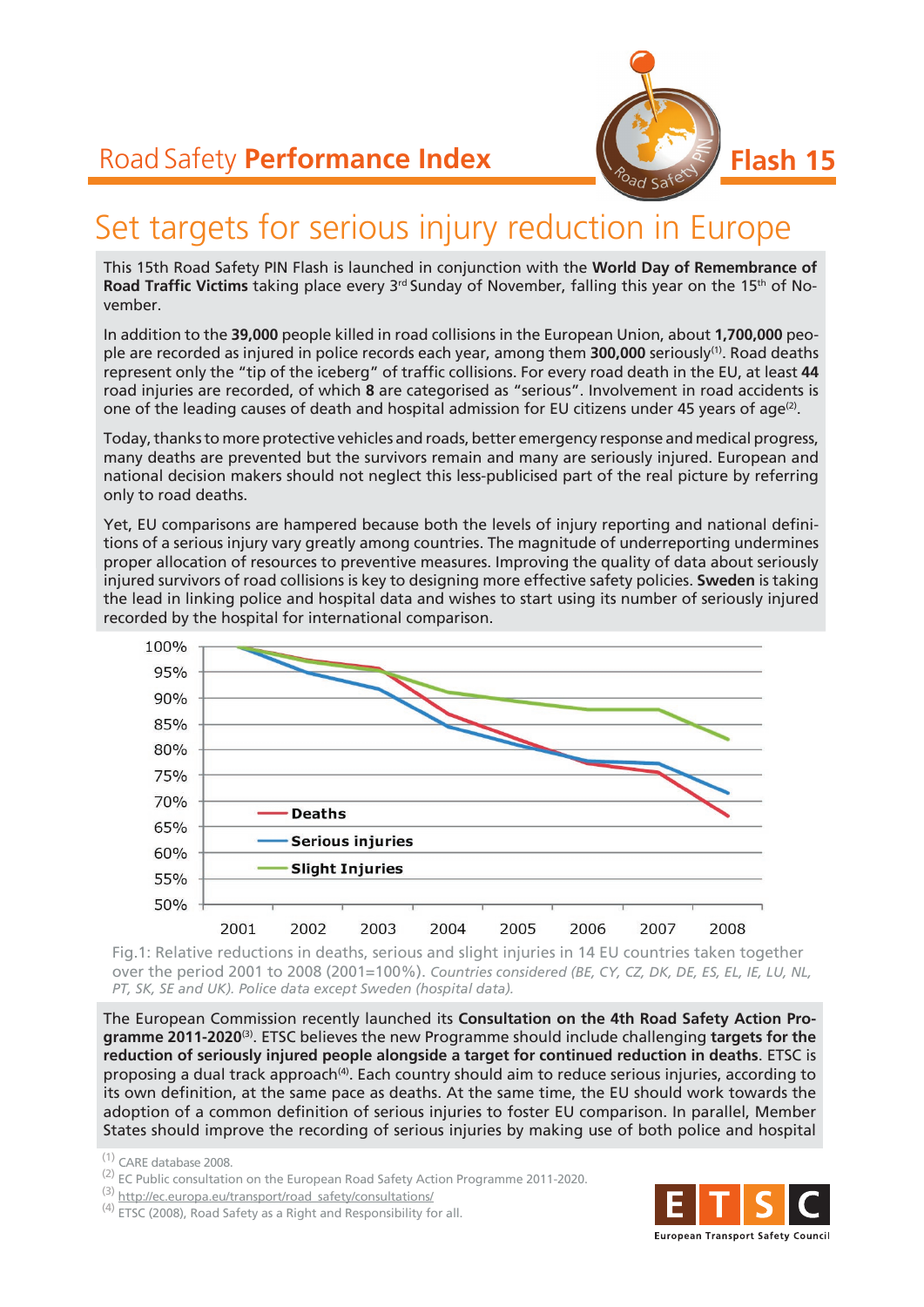

#### **The indicator**

It is not yet possible to compare the number of seriously injured between Member States because of the different definitions of serious injuries together with differing levels of underreporting. This comparison therefore takes as a starting point the changes in the number of serious injuries since 2001 compared to the changes in the number of deaths over the same period.

We give priority to serious injuries rather than slight or total injuries because of the greater impacts of serious injuries on society. Moreover serious injuries are more likely to be reported to the police than slight injuries<sup>(5)</sup>.

Numbers of seriously injured were supplied by the PIN Panellist in each country using their national definition of serious injuries. National definitions as provided by Panellists are available in the Background Tables (http://www.etsc.eu/PIN-publications.php). All PIN countries collect data on "serious injuries" with the exception of **Estonia, Finland, Italy**(6) and **Lithuania** where no distinction is made between "serious" and "slight" injuries. 16 Member States, **Belgium, Cyprus, Czech Republic, Denmark, Germany, Greece, Ireland, Luxembourg, France, Latvia, the Netherlands, Portugal, Slovakia, Spain, Sweden** and **the UK**, as well as **Switzerland** and **Israel**(7), use similar definitions of severe injuries, spending at least one night in hospital as an in-patient or a close variant of this $(8)$ . In practice, however, in most European countries, there is unfortunately no standardised communication between police and hospitals and the categorisation as "serious" is often made by the police. All PIN countries, with the exception of **Sweden**, provided numbers of seriously injured recorded by the police. In the case of Sweden, the number of seriously injured recorded by the hospitals was used throughout the report. Numbers based on police reports are shown in Fig. 4 only for comparison.

With the definition of a serious injury applied in this report, a wide range of injuries are considered under the same definition within each country. They range from lifelong disablement with severe damage to the brain or other vital parts of the body to injuries whose treatment takes only a few days and which have no longer term consequences.

### **1. Smaller reduction in serious injuries than in deaths between 2001 and 2008**

In the group of EU countries using a similar definition of serious injuries (see Indicator box), the number of seriously injured survivors registered in national statistics was **28%** fewer in 2008 than in 2001, compared to **33%** fewer for road deaths.

Fig. 1 shows that deaths and serious injuries decreased at broadly the same pace between 2001 and 2008, but the reduction in slight injuries was slower between 2003 and 2007.

In Fig. 2 the annual average percentage change in road deaths since 2001 in 27 of the PIN countries is plotted vertically against the annual average percentage change in serious injuries (estimated in each case from data for all of the eight years) plotted horizontally. The EU averages of the two indicators are used to divide the diagram into four quadrants.

**Latvia, Portugal, Spain, Belgium, Germany, Switzerland** and **Ireland** achieved better than average reductions in both the numbers of seriously injured and killed people since 2001. **Slovenia, Greece, Cyprus, the UK, the Czech Republic, Denmark** and **Poland** have also made above-average progress in reducing serious injuries but the reductions in people killed were not sufficient to bring them into the favourable lower left quadrant.

**Luxembourg, France, the Netherlands, Israel** and **Austria** made above-average progress in reducing the number of people killed but lower-than-average reduction in serious injuries. **Malta, Norway**  and **Slovakia** made lower-than-average reductions in both serious injuries and deaths. **Hungary** and **Bulgaria** have been slightly reducing deaths but not injuries, and **Romania** has reduced neither.

<sup>(5)</sup> ETSC (2007), Social and Economic consequences of Road Traffic Injury in Europe.<br>(6) Serious injuries only are not collected at the national level in Italy. But PIN Panellists for Italy estimated from sample studies ma

<sup>(7)</sup> ETSC Road Safety Performance Index (PIN) Programme covers all the 27 Member States of the EU, as well as Israel, Norway and Switzerland.

 $(8)$  The definition may include also a quite wide list of injuries and the allocation of "serious" is made by the police officer at the scene. Errors in the categorisation cannot be excluded.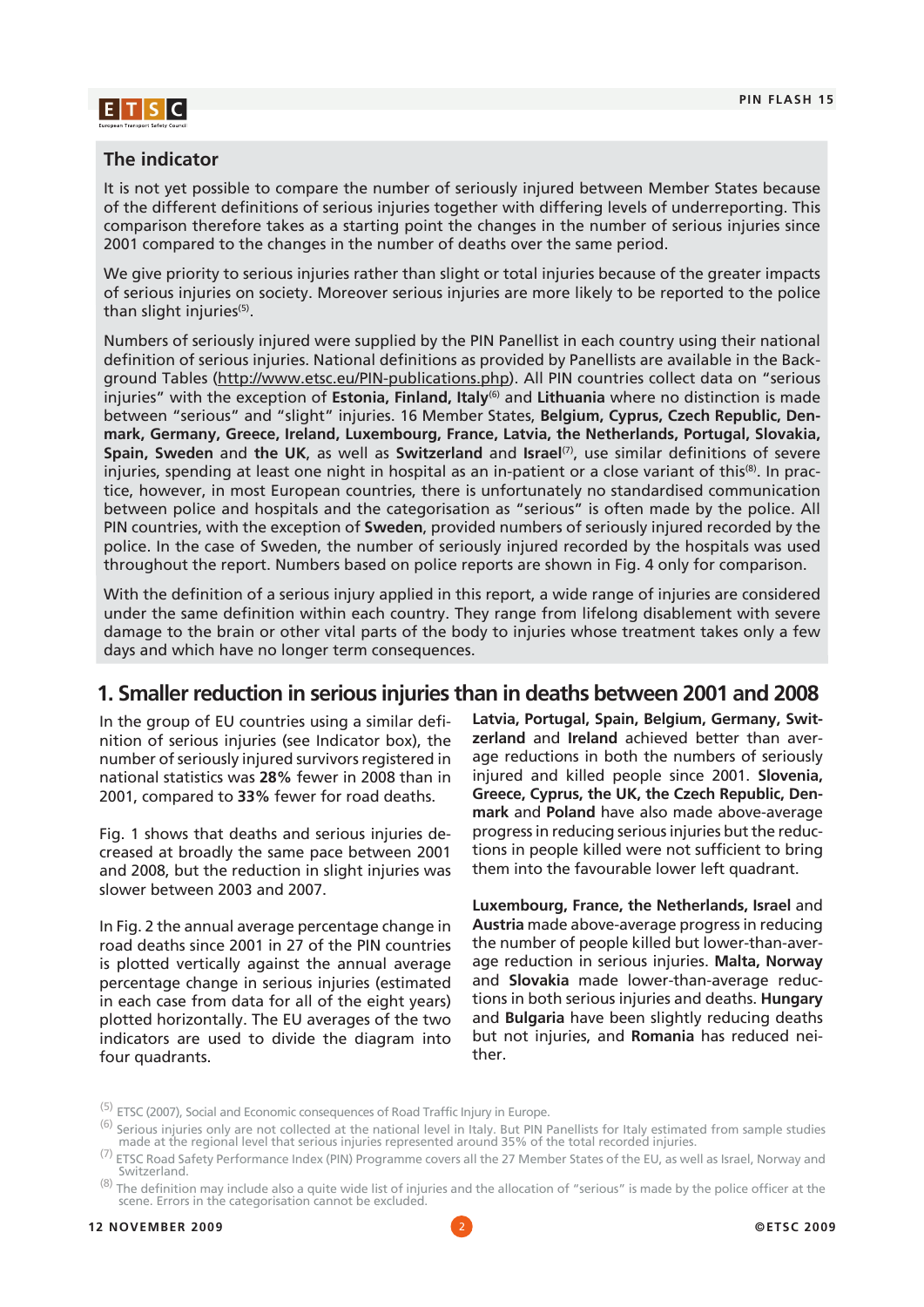

Fig.2: Amount by which the annual average percentage reduction in serious injuries (2001-2008) exceeds the average annual percentage reduction in road deaths (2001-2008) or vice versa.

*\* Latvia (2004-2008), France (2005-2008).*

*\*\* EU average (EU27 excluding Estonia, Finland, France, Italy, Latvia and Lithuania).*

In the group of 16 EU countries using similar definitions of serious injuries, annual average reductions in the number of serious injuries and in the number of deaths have continued at almost the same pace since 2001 when estimated using data for all 8 years: **4.7%** annually for serious injuries and **4.9%** for road deaths.

However the situation differs considerably from country to country. Fig. 3 shows the amounts by which the annual average percentage reduction in serious injuries exceeds the reduction in road deaths (countries with blue bars), and, equivalently, minus the amount by which the annual average percentage reduction in deaths exceeds the reduction in serious injuries (countries with orange bars).



Fig.3: Amount by which the annual average percentage reduction in serious injuries (2001-2008) exceeds the average annual percentage reduction in road deaths (2001-2008) or vice versa.

*\* Latvia (2004-2008), France (2005-2008).*

*\*\* EU average (EU27 excluding Estonia, Finland, France, Italy, Latvia and Lithuania).*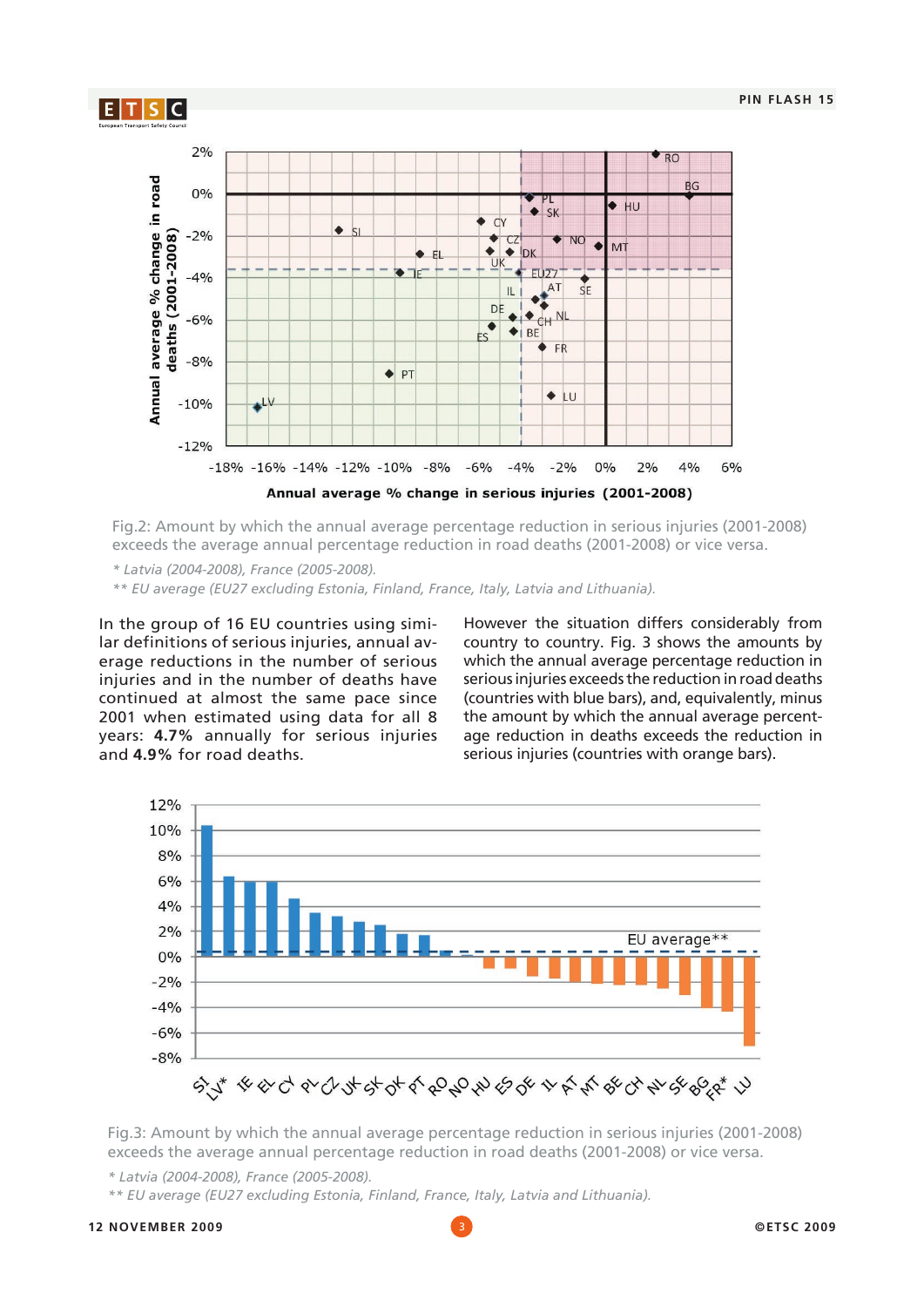

In some countries - **Romania, Norway, Hungary**  and **Spain** - changes in road deaths and serious injuries followed at almost the same pace. But in others -**Luxembourg, France, Bulgaria** and **Sweden**- reductions in road deaths exceeded by far the reductions in serious injuries, whereas in **Slovenia, Latvia, Ireland** and **Greece**, the reverse was the case.

It is difficult to explain such differences between countries. Several factors could play a role. The rates of reduction could be influenced by changes in the level of underreporting of serious injuries during the period concerned or changes in in-patient admission criteria. Improvements in the reporting system of serious injuries will be reflected in the statistics by an increase in the number of serious injuries. Other factors can play a role too such as in the mix of different types of collision.

Some road safety measures might be more successful in reducing road deaths than in reducing serious injuries and vice-versa. Changes in the quality of emergency services, travel patterns

(e.g. more cycling or walking) and behaviour influence the outcome of collisions.

*"Reduced driving speed has been shown to be the single most important factor of our recent road safety improvements. Nilsson has shown that on average a 1% reduction in the mean speed leads to a 4% reduction in fatal collisions, but a 3% reduction in severe injury crashes. It is therefore logical that we were more successful in reducing road deaths than in reducing serious injuries".*

Jean Chapelon, road safety expert, France.

*"In the Netherlands, 45% of all seriously injured are injured while cycling with no motor vehicle involved. Traditionally, many road safety measures are targeted at car occupants and at interactions between motor vehicles and pedestrians or cyclists. The new Dutch Road Safety Plan sets a series of priority actions for 2020, in particular extra protection for vulnerable road users, such as cyclists"(9).*

Peter Mak, Ministry of Transport, the Netherlands.

### **2. Underreporting of serious injuries**

The actual number of people injured in road collisions is not known, but sample studies have shown it to be considerably higher than the official recorded number based on police reports. For serious injuries it can be estimated by comparing the number of injured road users treated in hospitals to the number recorded by the police. This was done within the SafetyNet project for eight countries participating and results were published in a Report *"Estimating the real number of road accident casualties"*(10). In general, the lower the injury severity, the higher the underreporting in accident statistics tends to be. The level of reporting tends also to be lower for pedestrians, cyclists and motorcyclists than for car occupants. This is because in particular with collisions with no motor vehicle involved, or between one motor vehicle and a pedestrian or cyclist and no victims killed on the spot, victims, the involved driver or eyewitnesses call the emergency services but not necessarily the police.

The level of reporting also varies greatly among countries. These differences result from differences in legislation, insurance policy, police resources and quality of data collection and processing. In some countries, reporting is better because the police has to attend all collisions with injury (e.g. Germany) or because insurance compensation can only be claimed if there is a report by the police.

While only less than 2 seriously injured people are registered for every death on the roads in **Greece**  or **Latvia**, 12 are registered in the **Netherlands**, 15 in **Germany** and up to 23 in **Sweden**. The differences in serious injury per death rate does not mean that fewer people are injured for every road death in Greece or Latvia than in the Netherlands, Germany or Sweden but that seriously injured survivors are better reported in the latter countries. The Swedish example gives an illustration about the existing gap between police records and hospital records. There are no more than 9 seriously injured people registered by the police for every death (compared to 23 recorded by hospitals). Using police data only would bring Sweden close to the EU average.

<sup>&</sup>lt;sup>(9)</sup> Dutch Road Safety Strategic Plan 2008-2020, p. 75-76. http://www.verkeerenwaterstaat.nl/english/topics/road\_traffic\_safety/

<sup>(10)</sup> Broughton et al. (2008), "Estimating the real number of road accident casualties", deliverable D.1.15, SafetyNet.

www.erso.eu/safetynet/content/safetynet.htm. Countries participating: the Czech Republic, France, Greece, Hungary, the Netherlands, Spain and the UK.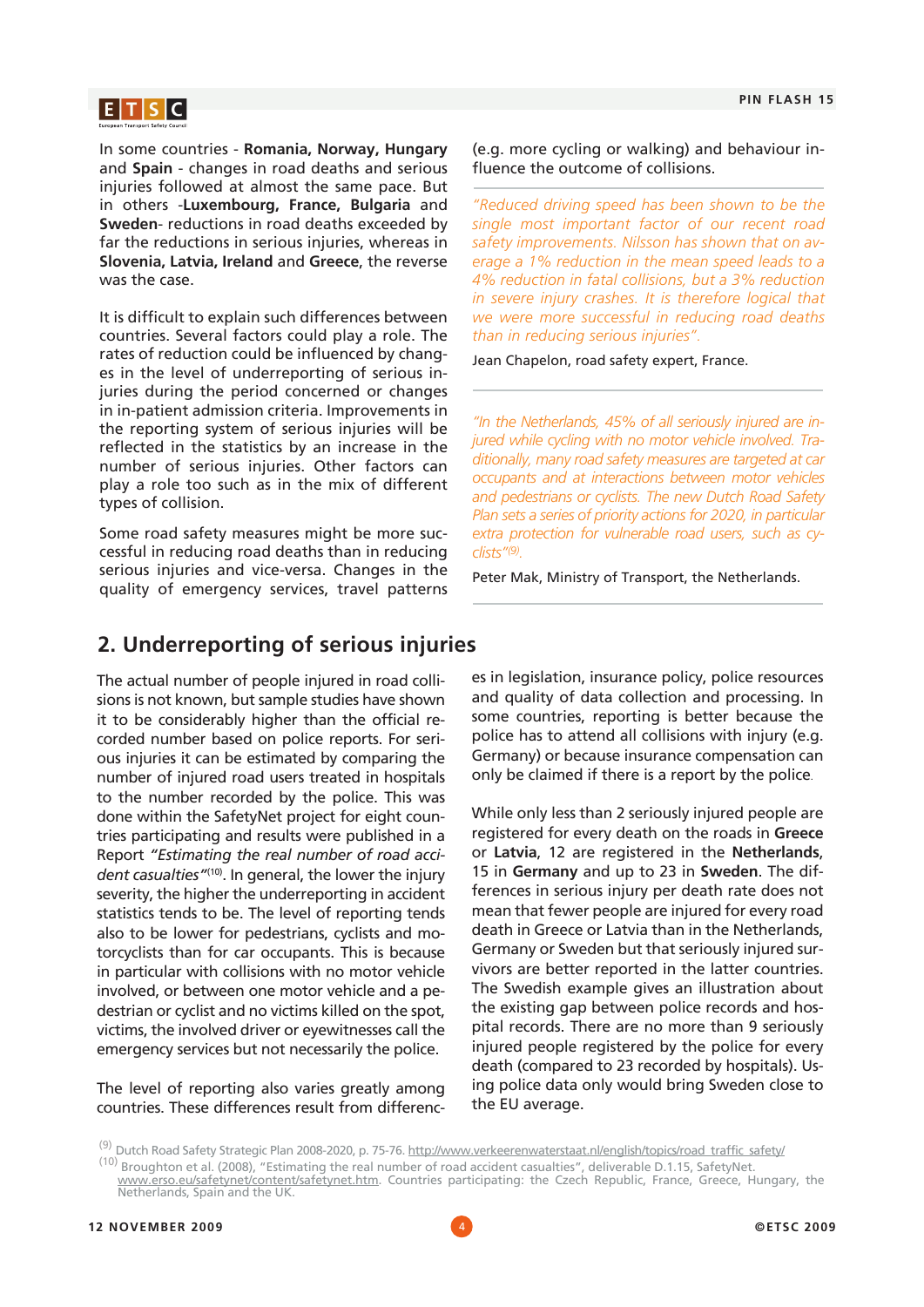



Fig. 4: Number of seriously injured recorded in national statistics per road deaths (average of the years 2006, 2007, 2008), for countries using similar definitions of serious injuries only.

*Note: In the case of Sweden, the number of seriously injured recorded by the police only (red bar) is shown for*  comparison with the number of seriously injured recorded by hospitals (blue bar). Recent analysis mentioned *on p. 8 indicates a similar order of magnitude of difference for Great Britain. In the Netherlands, the difference between hospital and police records of serious injuries in road traffic is estimated as a factor of about 2.*

Comparison of the positions of countries in Fig. 4 with their positions in Fig. 3 shows quite a strong tendency for countries recording more injuries per death to be reducing recorded injuries more slowly than deaths, and those recording fewer injuries per death to be reducing the recorded injuries faster than the deaths.

In the SafetyNet report "Estimating the real number of road accident casualties", conversion factors for underreporting were estimated for eight EU countries. It was originally envisaged that the conversion factors would be generalised to other EU countries to allow for European comparison. The authors came to the conclusion however that conversion factors differed too widely among countries and that comparable studies should be conducted in as many countries as possible.

### **3. Towards a common definition of serious injuries?**

Already 16 EU countries use similar definitions of severe injuries, spending at least one night in hospital as in-patient or a close variant of this.

*"As in many other EU countries, we are also using the 24h definition in Belgium. But, in practice, it is still the police who have to define on the spot the severity, a task for which police officers have not been trained. The problem is that often professionals in emergency services are already working under extreme time pressure and claim to not have the capacity to inform the police".*

Yvan Casteel, IBSR, Belgium.

*"In Sweden we have the information about in-patients treated in hospital following a collision easily available from the hospital discharge database. The information coming from hospitals are matched with the police records using date of the accident*  as well as the casualty's ID number. We consider *it crucial to use hospital records to have a picture as close as possible to the actual number of serious injuries. Because this will in turn determine the resources we allocate to road safety and the measures to be prioritised".*

Asa Ersson, Swedish Road Administration.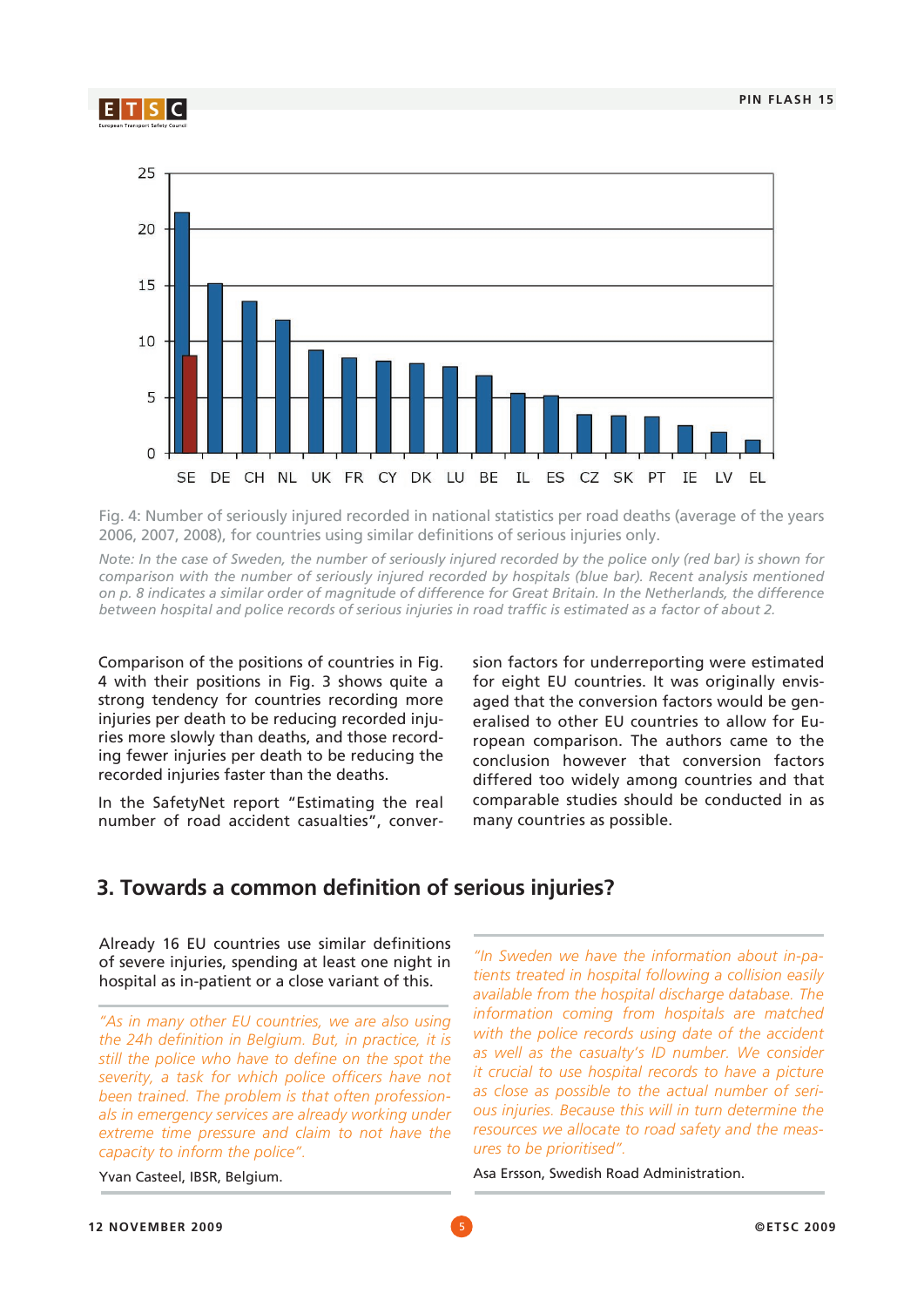The SafetyNet $(11)$  report mentioned above considered a definition based on either the length of stay in hospital or injury severity. Length of stay is easy to measure, but it is influenced by clinical practices and the availability and organisation of hospital services which differ from country to country. Results based on injury severity as measured by the Maximum Abbreviated Injury Scale (MAIS)<sup>(12)</sup> are more likely to monitor casualty and severity trends reliably but imply adequate staff training.

*"In The Netherlands, we noticed that more than before people are kept for observation as a preventive measure without having sustained any injury. It was therefore decided to change our definition of serious injury as "an in-patient, with injury level MAIS=2 or more".*

Henk Stipdonk, SWOV, the Netherlands.

## **4. The importance of linking police and hospital records**

In addition to the obvious advantages of having a more complete picture of road accidents, a data system linking police and hospital records could provide numerous other opportunities. It would provide an opportunity to improve cooperation with medical and public health community stakeholders. At national level and even more at local level, counts of different types of injury are also used as additional indicators of road safety outcomes as the numbers of people killed fluctuate too much to provide a basis for assessing road safety policies.

At the national level, the impact of countermeasures such as the effectiveness of seat belt laws could be evaluated more comprehensively. At the EU level, a linked database would provide the basis for standards and directives and for setting injury reduction targets across the European Union.

**Sweden** has been routinely linking police and hospital records since 2003 and the creation of

STRADA, the Swedish Traffic Accident Data Acquisition system. Implemented by the Swedish Road Administration, this was developed in cooperation with the Police, the Federation of Swedish County Councils, the National Board of Health and Welfare, the Swedish Association of Local Authorities, the Swedish Institute for Transport and Communications Analysis and the National Statistic Office. This coordinated national registration of traffic accidents and injuries is now run by both the police and the health care authorities. The information provided by the police covers the whole of Sweden. It is complemented by information coming from more than 70% of all hospitals with emergency units. The police and the hospitals use two different questionnaires. The data collected by the police include information about when, how and where the accident took place and the traffic environment. Questionnaires used in hospital also provide information about the diagnosis and the treatment the victims received.

#### **IRTAD workshop on linking hospital and police data**

At the invitation of the UK Department for Transport, IRTAD the International Traffic Safety Data and Analysis Group is organising a Workshop on Linking Hospital and Police Data on the 30<sup>th</sup> of November and 1<sup>st</sup> of December 2009, in London. A report will be prepared by the IRTAD group in 2010.

#### More information: http://internationaltransportforum.org/irtad/index.html or Veronique.FEYPELL@oecd.org

 $(11)$  Broughton et.al (2008), "Estimating the real number of road accident casualties", deliverable D.1.15, SafetyNet. www.erso.eu/safetynet/content/safetynet.htm

<sup>(12)</sup> The Abbreviated Injury Scale (AIS) is a specialised trauma classification of injuries, ranging from 1 (minor injuries) to 6 (fatal injuries). As one person can have more than one injury, the Maximum Abbreviated Injury Score (MAIS) is the maximum AIS of all injury diagnoses for a person.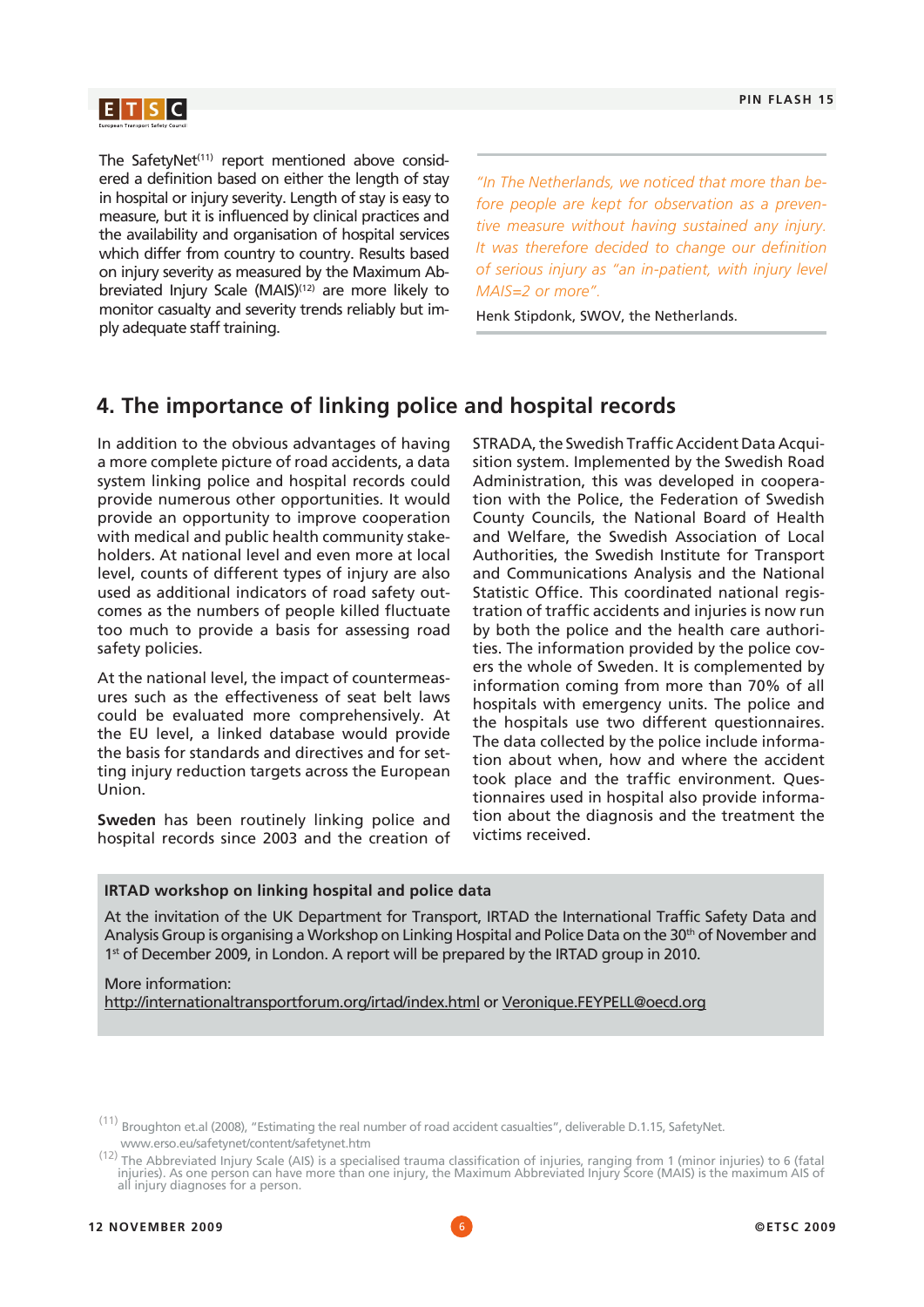

## **5. Killed and seriously injured per million population: another indicator in the future?**

Road mortality - road deaths per million population - is commonly used to benchmark the level of road safety between countries. As said before, this is however only part of the picture. Fig.5 is an attempt to give a larger picture of the impact of road collisions by adding together the numbers of recorded deaths and serious injuries per million population. The reader should bear in mind that this is not yet a mature indicator due to large differences in definition and reporting practices for seriously injured road users.





*\* Countries using a comparable definition of one day in hospital for serious injuries. Police data except Sweden (hospital data).*

*\*\* Estonia, Finland, Italy and Lithuania do not collect number of serious injuries, only total injuries. Our PIN Panellists for Italy estimated that the number of serious injuries represented about 35% of total injuries and that estimate is used in the Figure.*

But as reporting procedures move toward harmonisation in the EU, Killed and Serious Injuries (KSI) per million population may well in the future become another indicator for comparison between countries. How soon this is achieved will depend on the time it takes to agree on a practicable harmonised definition and recording standards, and to equip and train police forces, hospital staff and data-handling organisations in the Member States to implement them.

Sweden has found a way of bringing together data gathered by the police and many of the relevant hospitals, and other countries may well be able to benefit from the experience in Sweden, but each country would need to work out a good way for its own busy police officers and busy hospital staff to deliver the agreed standard of recording. Harmonised standards of recording do not imply identical recording procedures.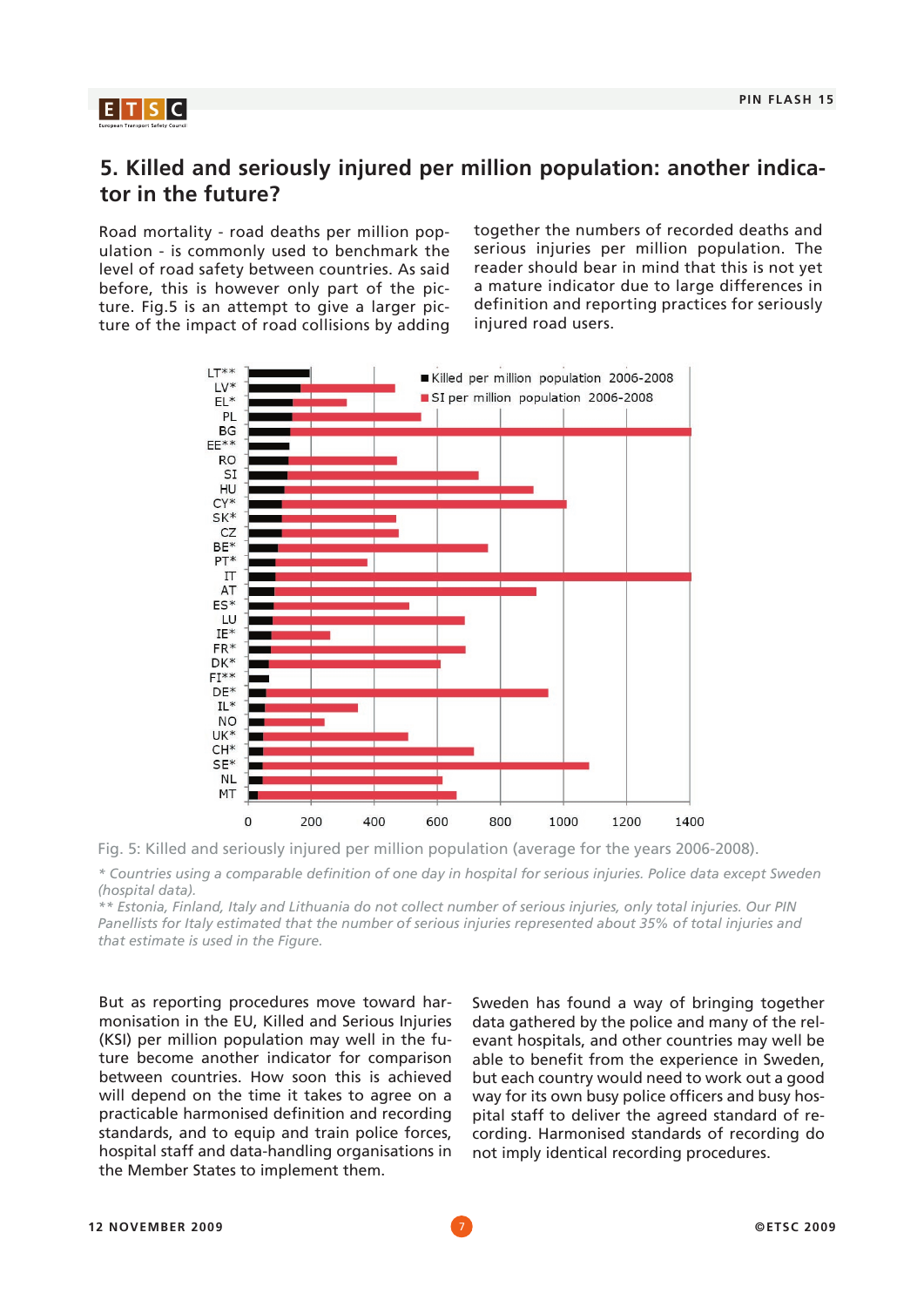## $E$  T  $S$  C

## Background

### **Road safety as a public health issue**

Road casualties are not often recognised as a public health problem. Improving road safety allows resources to be saved by reducing hospital admissions, the severity of injuries, rehabilitation needs and demands on emergency services. Improving safety for cyclists and pedestrians would also help to create conditions that can facilitate the choice of healthier lifestyles, thereby contributing to reducing risks for many non-communicable diseases. All these are gains to be made in public health. The WHO and ETSC in its contribution to the 4th RSAP have proposed that the health professionals embrace a more pro-active role in preventing road traffic crashes. Professionals involved in trauma care and rehabilitation can use the emotional impact and moral author-

## **Setting national targets to reduce serious injuries**

Several EU Member States -among them Austria, Denmark, Latvia, the Netherlands, Spain, Sweden and the UK- have adopted targets for reducing serious injuries.

**Great Britain** has had an injury reduction target since 1987. In 2000, new targets were set to reduce by 2010:

- the annual number of killed or seriously injured by 40%;

- the annual number of children killed or seriously injured by 50%; and

- the number of slightly injured per unit of vehicle-distance travelled by 10%;

compared with the average for the years 1994- 1998.

According to the official data recorded by the police, all casualty reduction targets were already achieved in 2008 with a 40% reduction in killed and serious injuries, a 59% reduction in respect of the child target and a 36% lower rate for slight injury.

However the UK picture differs greatly with respect to the data source considered. From the analysis of hospital data and surveys of injury experienced in households sampled in the ongoing national household travel survey it emerges that there may well have been around 80,000 serious injuries in road traffic in 2008 whereas the police only recorded around 26,000(14).

ity derived from witnessing the human tragedy behind road traffic injuries as a means of promoting effective public health measures<sup>(13)</sup>.

In a number of countries medical and public health professionals have been particularly instrumental in convincing decision makers about the merits of seat belts, child restraints and helmets, as well as lowering the BAC limit or driving speeds. Medical organisations have been helpful in educating the public about the benefits of these safety measures in particular supporting anti-drink driving and antispeeding legislation. Cross-sectoral collaboration is essential for the introduction of science based countermeasures, and this is something the public health sector is in a good position to promote.

*"Some work has started to reconcile police and hospital data. Lining up more closely police and hospital data is the challenge that we need to address to have more accurate data analysis".*

Robert Gifford, PACTS, UK.

In May 2009 the **Swedish** Parliament set itself the objective to halve the number of deaths between 2007 and 2020, as well as to cut the number of serious injuries leading to long term impairment by 25%.

It may take some time between the accident and the diagnosis of long-term impairment. It is however possible to assess the probability that a particular type of injury reported at the hospital leads to long term impairment. The insurance company Folksam estimated it according to the body region injured based on the Abbreviated Injury Scale. Folksam's method is likely to have low "predictive value" at the individual level but can be used on a large enough group to estimate how many people in the group might suffer long term disabilities.

Every year between 20,000 and 30,000 new injured road users are registered in the STRADA database and assigned an AIS value. According to the Folksam estimation, around 3,700 regis-

<sup>&</sup>lt;sup>(13)</sup> WHO Regional Office for Europe (2004), Preventing road traffic injury: a public health perspective for Europe.<br><sup>(14)</sup> DfT (2009). Reported Road Casualties Great Britain: 2008. Annual Report.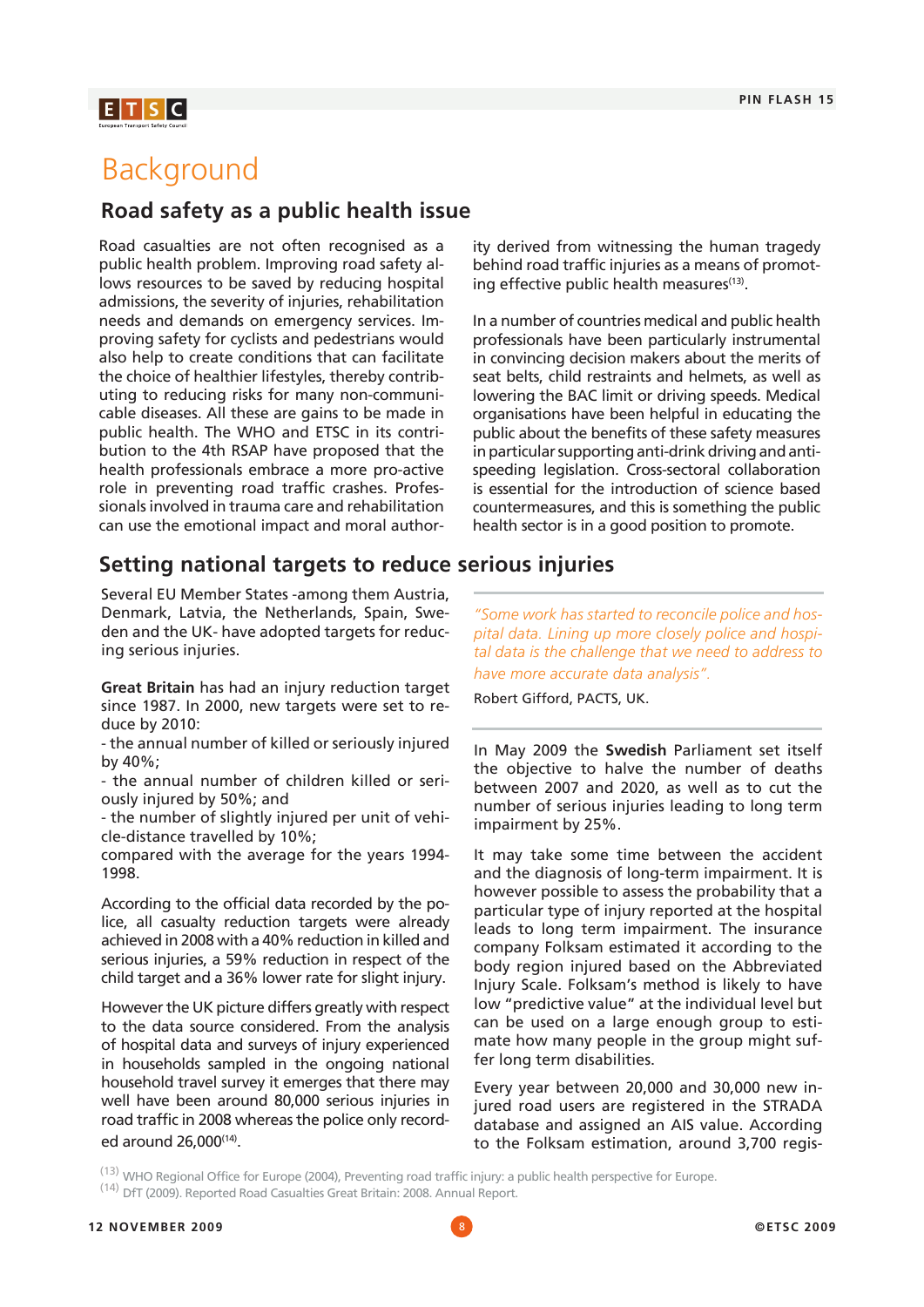

tered in STRADA in 2008 might sustain long term disabilities. 47 out of the 66 emergency hospitals in Sweden are affiliated with STRADA, covering approximately 70% of the Swedish population. It can therefore be estimated that the total number of serious injuries leading to long term impairment was around 5,800 in 2008.

**Denmark** has had an injury reduction target since 1989. The new objectives for 2012 are to reduce by 40% the number of people killed, seriously injured and slightly injured taken separately. If the targets are achieved, there should be no more

than 200 people killed, 1,850 seriously injured and 2,100 slightly injured in 2012 on Danish roads.

*"A new Road Safety Strategy 2008-2015 has just been adopted in Portugal. If there is a target of no more than 62 deaths per million habitants by 2015 (a 32% reduction from 2006 figures), there is however no injury reduction target. This is in contrast with the previous Road Prevention Plan, which included explicit targets for serious injury reduction".*

João Cardoso, LNEC, Portugal.

## **Improving post-crash care**

Research shows that at least 50% of deaths from road traffic crashes occur within minutes, either at the scene or while in transit to hospital. Of the remainder, most die within 24 hours despite medical care. Therefore both the response time of emergency services and the quality of the care

play important roles in survivability of accidents. As important as pre-hospital care, good longerterm hospital and post-hospital care and rehabilitation are essential to mitigate the injury sustained and improve the quality of life of severely injured survivors.

#### **The European Commission is urging Member States to implement eCall**

In case of a severe crash, an eCall-equipped car will automatically call the 112, Europe's common emergency number. Even if no passenger is able to speak, e.g. due to injuries, a minimum set of data is sent automatically, which includes the exact location of the crash site. The eCall can also be activated manually. A full implementation of eCall is estimated to cut response time across Europe thus increasing the proportion of those with potentially fatal injuries who survive, as well as mitigating the severity of other injuries.

eCall enjoys widespread support from all stakeholders and the general public. However, progress has been slow and the Commission is making a last call to all stakeholders to speed up voluntary implementation. If no significant progress is made by the end of 2009, the Commission will propose regulatory measures in 2010. eCall is also included as a priority measures in the EU ITS Action Programme and Directive proposal. The Directive is currently being negociated between the EU Transport Council and the European Parliament.

Communication from the Commission 'eCall: time for Deployment' http://ec.europa.eu/information\_society/activities/esafety/ecall/index\_en.htm

ITS Action Plan and Proposal for a Directive http://europa.eu/legislation\_summaries/transport/intelligent\_transport\_navigation\_by\_satellite/tr0010\_en.htm

## **Long-term impacts of traffic injuries**

Accidents happen in a fraction of a second but their consequences may last for days, months, years or the rest of life. In addition to reduced quality of life, road accidents carry many other consequences for the survivors such as job losses or job limitations, home and vehicle adaptations, as well as psychological consequences.

Injuries that shortly after the accident are considered to be slight or minor can have huge impact on the individual's future health. Whiplash associated disorders (WAD) is a typical example. WAD gets the lowest score in the Abbreviated Injury Scale (AIS 1), but it is by far the single most expensive condition from the insurance compa-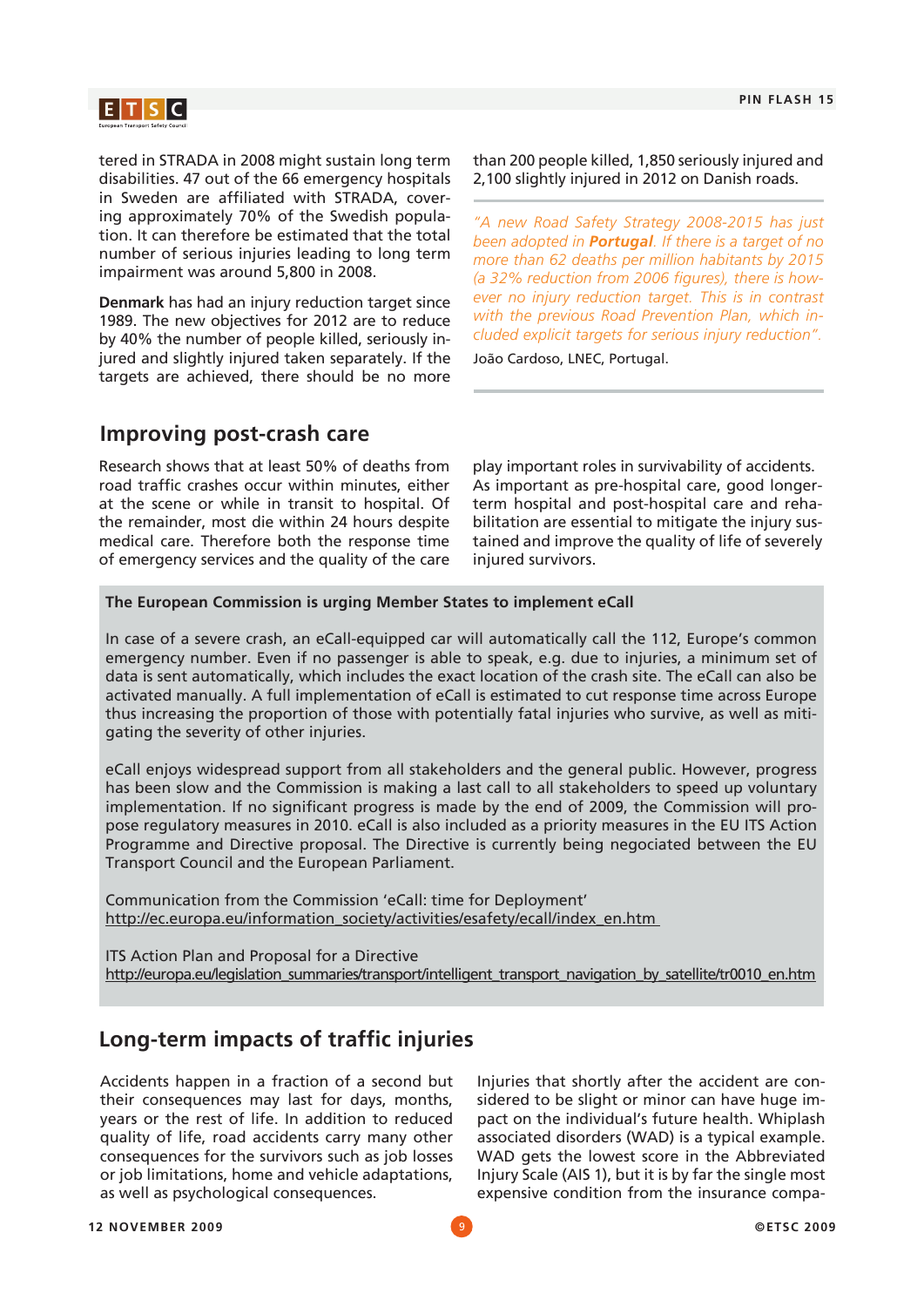

nies' perspective in most of the EU countries. Some of the patients seeking compensation for WAD did not consider the condition to be serious enough to warrant medical examination immediately after the injury. The pain and discomfort associated with the injury only became apparent later.

The same applies to psychological consequences of road collisions. A proportion of people involved in road collisions develop psychological symptoms, particular post-traumatic stress disorder. The incidence does not seem to be correlated with the severity of injuries, but rather with the perceived subjective threat to life<sup>(16)</sup>.

The burden of crashes is borne not only by those directly involved in road crashes but also by their families. A large proportion of relatives of dead and disabled victims suffer psychological disorders, including anxiety attacks and suicidal feelings. One of the recommendations of the European Federation of Road Traffic Victims (FEVR) is the creation of free assistance centres for victims, where they would receive assistance and advice.

#### **Did you know?**

According to the International Brain Injury Association, road crashes account for 50% of all traumatic brain injury and are the leading cause of this type of injury among persons under 65.

More than 50% of spinal cord injuries are due to a road crash, says the International Campaign for Cures and Spinal Cord Injury Paralysis (ICCP)<sup>(15)</sup>.

## **Ongoing European Cooperation in injury data collection**

#### **EuroSafe – European Association for Injury Prevention and Safety Promotion**

EuroSafe acts as a catalyst in filling the gaps in current policies and programmes, and in creating synergies between the distinct sectors, disciplines and stakeholders involved in injury prevention and safety promotion. EuroSafe has established dedicated knowledge networks for key priority areas in injury prevention, such as the *Injury Data Network* (IDN) and the *European Child Safety Alliance* (ECSA). More information: www.childsafetyeurope.org or w.rogmans@eurosafe.eu.com

#### **The European Injury Database (IDB) – hospital based information for road safety**

The European Injury Database (IDB) is an injury surveillance system that collects accident and injury data from selected emergency departments of Member State hospitals according to the WHO ICECI data standard<sup>(17)</sup>. The IDB online database is hosted by the European Commission, Health and Consumer Protection (DG SANCO). The focus of the IDB is on prevention. Therefore, it provides not only information about the type of injury but also about its circumstances. The scope of the IDB has recently expanded to cover all types of injury, including injuries from road collisions.

The IDB is expected to serve as a complementary data source to police records and CARE, in particular for an improved assessment of injury severity and a broader coverage of pedestrian and bicycle injuries on the roads which tend to be underreported in the police data.

More info: https://webgate.ec.europa.eu/idb/ or Rupert.Kisser@kfv.at

<sup>&</sup>lt;sup>(15)</sup> ETSC (2007), Social and Economic Consequences of Road Traffic Injury in Europe.<br><sup>(16)</sup> Ibidem

<sup>(17)</sup> International Classification of External Causes of Injury (ICECI). http://www.who.int/classifications/icd/adaptations/iceci/en/index.html The ICECI and the AIS are different ways of classifying injuries but it is possible to convert ICD codes into AIS. See SafetyNet report by Broughton et al.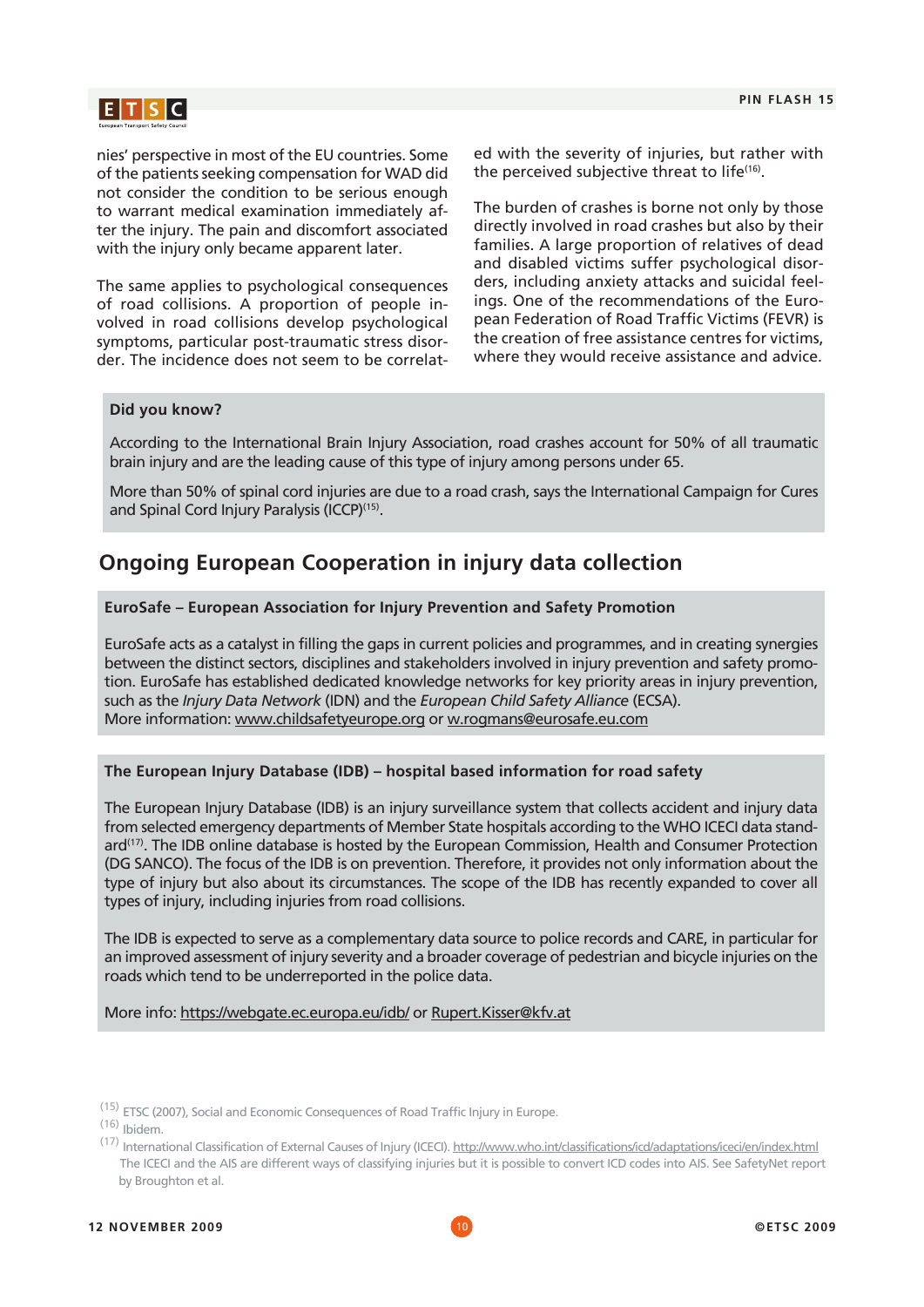

## **ETSC recommendations**

#### **Adopt serious injury targets for 2020 as part of the EU 4th Road Safety Action Programme**

- Each Member State should adopt national reduction targets for seriously injured (using their current definition of what is a serious injury) alongside the reduction of deaths. ETSC proposes that each Member State aims for a 40% reduction of seriously injured by 2020<sup>(18)</sup>.
- The EU should work towards the adoption of an EU common definition of serious injuries to foster comparability.
- Member States and regional or local authorities should adopt targets for reducing excessive and inappropriate speed to reduce injury severity.

#### **Improve quality of injury data**

- Member States should improve the recording of serious injuries by making use of both police and hospital records.
- The EU should develop and encourage Member States to adopt a simple injury scale (SIS) suitable for use by the Police and other emergency services and linked to the globally-accepted Abbreviated Injury Scale (AIS).
- Member States should provide training to Police and other emergency services in the use of the SIS. This would make injury data based on police reports more comparable between countries.
- Final classification of injuries according to severity should be performed in an appropriate proportion of cases by medical professionals using the AIS and trained in its correct use.

#### **Involve health professionals more effectively in road safety issues**

Health professionals should be involved:

- in developing good practices and guidelines on essential trauma care and emergency services;
- in estimating the real social costs of road traffic injuries;
- in serving as opinion leaders to encourage decision makers to promote road safety legislation and to help educate the public.

#### **Improve post accident care**

Member States should:

- Include both pre- and post-hospital care in road safety strategies and make road injury a priority issue for the health sector;
- Provide the necessary support to make Emergency Telephone Number 112 and eCall operational as soon as practicable;
- Improve emergency response<sup>(19)</sup>.
- Improve long-term hospital care and rehabilitation of road crash survivors.

#### The EU should:

- Adopt the ITS Directive making eCall one of the priority measures;
- Propose regulatory measures to implement eCall across the EU and include it in vehicle type approval.

#### **Create a road safety system that recognises the vulnerability of the human body**

- Curb illegal and inappropriate speed, which will reduce injury severity in all kinds of collisions.
- Aim for a 100% use of seat belts in front and rear seats, helmets and child restraint systems.
- Fight drink driving and drug driving.
- Improve vehicle passive and active safety in particular protection against whiplash injury.
- Make roads and roadsides more protective and forgiving.

(18) In ETSC's Blueprint for the EU's 4th Road Safety Action Programme, it was mentioned that Member States should aim for a reduction of 20% of serious injuries. Giving the new evidence that serious injuries decreased at almost the same pace as road deaths between 2001 and 2008, we felt that a 20% reduction target would not be challenging enough for 2011-2020. The reduction target for serious injuries should be the same than the reduction target for road deaths if we want to sustain progress in reducing serious injuries.<br><sup>(19)</sup> ETSC (2008), Road safety as a right and responsibility for all, Annex 2 Steps to im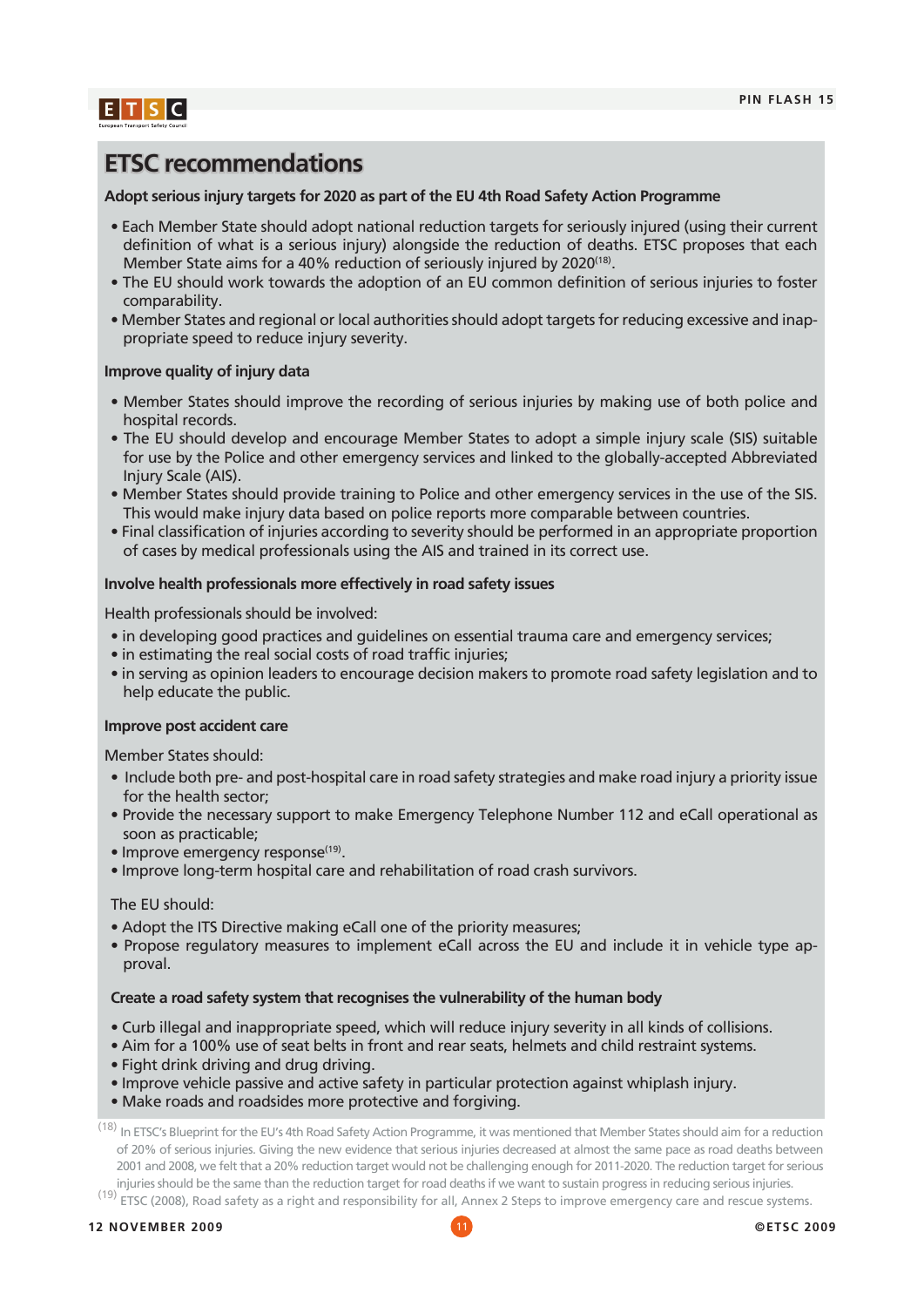## $E[T|S|C]$

## Interviews



**ETSC spoke with Brigitte Chaudhry, President of the European Federation of Road Traffic Victims (FEVR) and founder of the UK NGO RoadPeace. Brigitte was also instrumental with FEVR member organisations in setting up and observing since 1993 a Day of Remembrance for commemorating road victims. In 2005 this was adopted by the United Nations as World Day of Remembrance observed annually on the 3rd Sunday of November - this year on 15th November 2009 with the theme** *From global remembrance to global action!*

#### *ETSC: Why is it important that all EU Member States aim for a reduction in seriously injured people alongside deaths?*

Serious injured have so far been largely forgotten, yet serious injuries shatter lives and are also very costly to all of us. We believe that reductions in death rates may be partly due to more people surviving with very serious injuries, which is a further reason why they should be included in EU targets. It is shocking that our information on injuries is still so inadequate.

#### *ETSC: What do you do for road traffic victims?*

FEVR represents the interests of the bereaved and injured. The NGOs under FEVR's umbrella are virtually alone in providing advocacy and support to the annually expected victims, who join the existing huge group of people already affected by road trauma, often forever. Why is it that there is no provision for the casualties who are being expected each year? FEVR and the victim organisations in various countries are trying to make clear to decision makers and other road safety NGOs that the post crash response (crash investigation, criminal and civil justice, longerterm care and rehabilitation) must be seen and treated as part of prevention

#### *ETSC: Why a World Day of Remembrance for Road Traffic Victims? And what will happen this year?*

I will answer with a quote from the World Day Guide, produced by WHO, FEVR and RoadPeace: "[…] *to offer solidarity and friendship to fellow victims, draw attention to the devastation caused by road danger and call for an end to the carnage*".

The Day will again be observed throughout the world - with a great variety of events and ceremonies, ranging from religious services and vigils to concerts, conferences and exhibitions, no longer organised by victim NGOs alone, but increasingly also by organisations involved in road safety work and relevant government departments.

### To offer solidarity and friendship to fellow victims, draw attention to the devastation caused by road danger and call for an end to the carnage

*ETSC: On 19-20 November 2009, the Government of the Russian Federation will host the First Global Ministerial Conference on Road Safety. At this Conference you will present the "Appeal from National and International NGOs working for better road safety and road victims' rights". What are the main calls to Ministers for the Decade of Action?* 

The key proposals are that governments change transport policy giving priority to safety and sustainable mobility, and that road safety policies include all post crash areas: immediate rescue interventions, thorough investigations, effective criminal and civil proceedings where appropriate and rehabilitation and support. The Summary of the NGO Declaration is being translated into all 6 UN languages by the WHO.



Brigitte is the founder and President of RoadPeace, the UK's charity for road traffic victims, which she set up after her son was killed by a red light offender in 1990. A teacher until then, she has since concentrated her efforts on researching and publi-

cising the situation of road victims and the legal response to road death and injury, both in the UK and abroad. She is the co-author of the report "Impact of road death and injury", and was made an honorary MBE for her work in the UK in 2003. Brigitte is also the current President of the European Federation of Road Traffic Victims (FEVR), an umbrella organisation of over 20 national organisations.

www.roadpeace.org and www.fevr.org;

www.wdr.org (Website of the World Day of Remembrance);

www.1300000.net (Website of the 1st Global Ministerial Conference on Road Safety).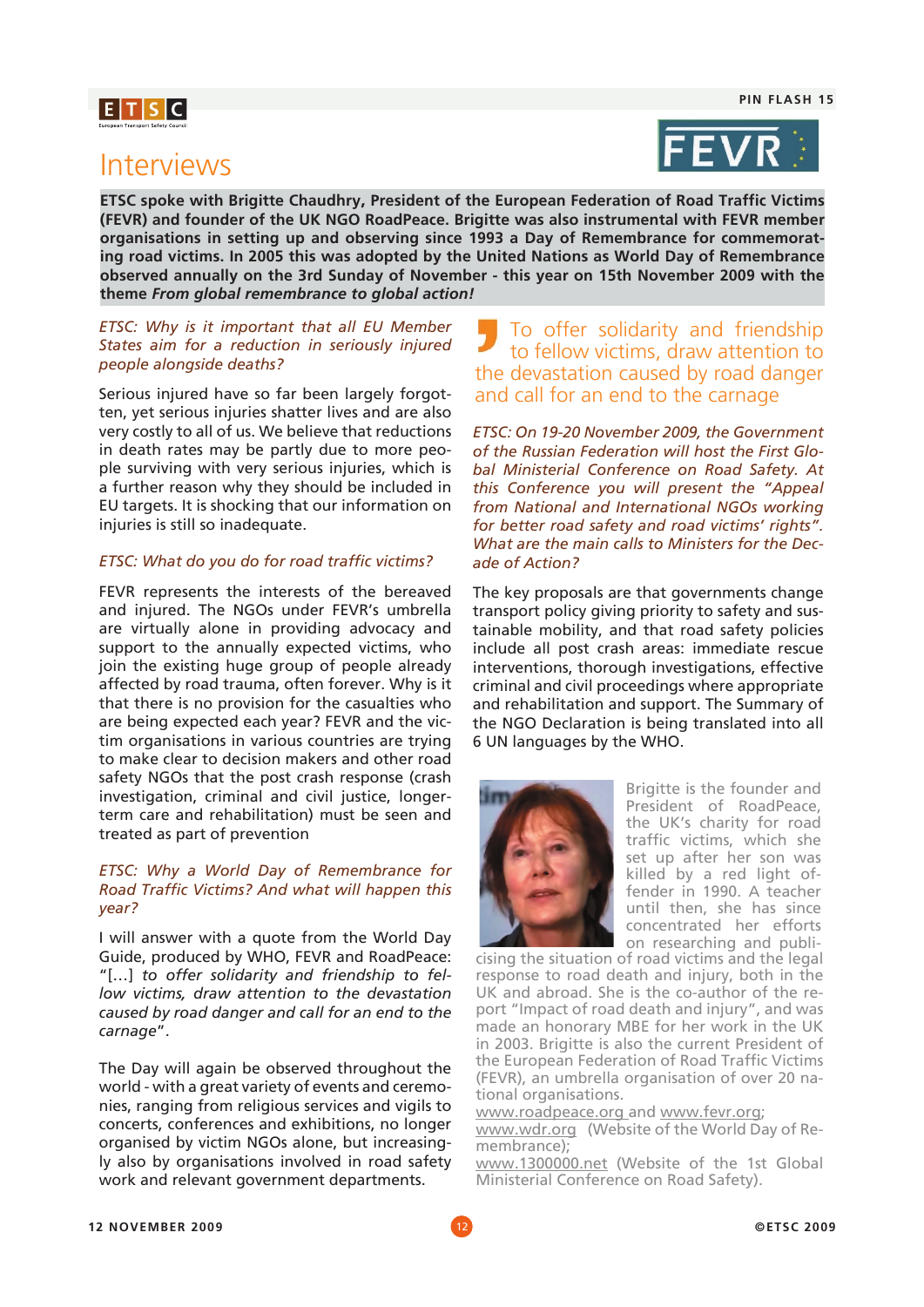

## Faces behind the figures...

**ETSC spoke to Dr. Aine Carroll from the Irish National Rehabilitation Hospital to try to understand what sort of people those seriously injured road crash survivors are.**

#### *ETSC: Who are the victims of road crashes that you treat daily in your hospital?*

Most of our patients with road traffic collision related injuries are young males with traumatic brain injuries, traumatic spinal cord injuries and traumatic limb amputations.

Traumatic injuries can have numerous sequelae both physical and psychological and can have a devastating impact on the person and the extended family. Individuals with moderate injuries stand a reasonable chance of being able to return to participate in society either independently or with assistance. Only approximately 10% will return to work. Those with severe injuries will remain dependent on others for all aspects of their day to day activities for the rest of their lives.

## **D** Only approximately 10% will return to work

#### *ETSC: How can national governments and the EU help you and your patients?*

It is essential that appropriate investment is made in injury prevention. There needs to be active participation in good quality data collection and Ireland has to participate in the EU Injury Database and an injury surveillance register. A national injury prevention authority should be also set up in each Member States. Education is paramount to any prevention strategy, especially for the most at risk groups. It is essential that there is adequate provision of appropriate services across the spectrum of services from acute care and post acute hospital care and into

> Dr Áine Carroll is a Specialist in Rehabilitation Medicine at the National Rehabilitation Hospital (NRH) in Dublin, Saint Vincent's University Hospital and the Royal Hospital in Donnybrook. She is currently President of the Irish Association of Rehabilitation Medicine. She has published on a wide variety of rehabilitation issues.

the community. Access to Rehabilitation services as soon as possible following injury is a basic human right which is supported by the United Nations Charter through its standards (1993) and by the European Year for People with Disabilities, 2003. Such services should be available to all persons across the rehabilitation spectrum when required in a timely manner. Rehabilitation services have been chronically underfunded in Ireland for many years and it is likely that very few persons with acquired brain injury gain access to the services they require.

#### *ETSC: What can you and your colleagues do to raise awareness about the necessity to curb road carnage?*

Myself and my colleagues participate in a variety of educational activities and participate in local and national strategic development. As Rehabilitation Consultants we feel we are well placed to comment on the consequences of road traffic accidents and would see it as part of our role to be involved in public awareness campaigns. However, we are very few in number and indeed are at the bottom of the European league of numbers of Physical Medicine and Rehabilitation specialists. There needs to be significant expansion in our numbers to enable us to develop our remit from fire fighting to prevention, education and enablement.

> Access to Rehabilitation services as soon as possible following injury is a basic human right



**FROM GLOBAL REMEMBRANCE TO GLOBAL ACTION! FEV**